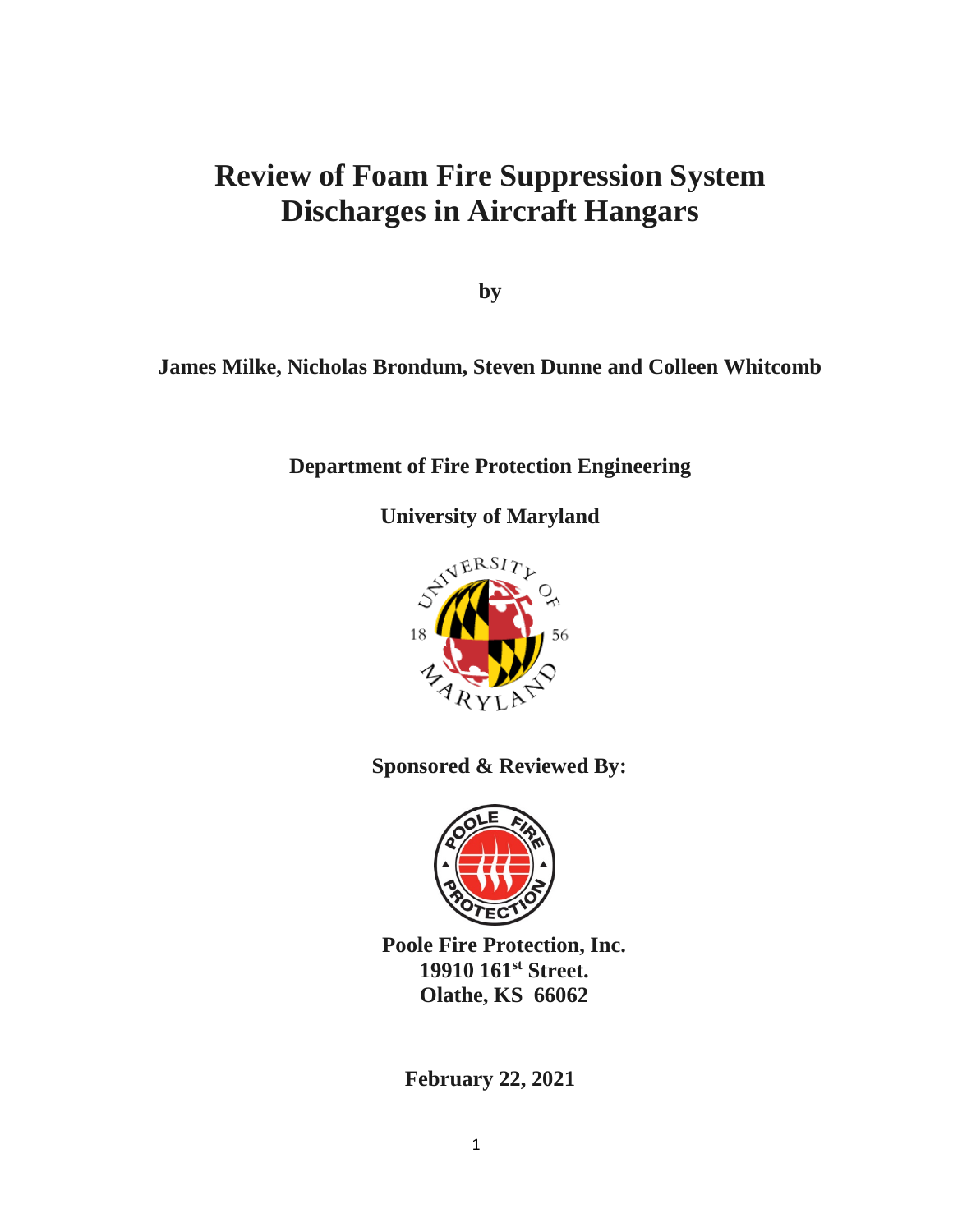#### **About the Authors**

James Milke, Ph.D., P.E., is the Chair of the Department of Fire Protection Engineering at the University of Maryland. Nicholas Brondum is a graduate student and Colleen Whitcomb and Steven Dunne are undergraduate students, all majoring in Fire Protection Engineering at the University of Maryland. Questions about this report may be directed to Jim Milke at [milke@umd.edu.](mailto:milke@umd.edu)

#### **Acknowledgement**

Support for this project was provided by Poole Fire Protection, Inc.

#### **Signatures**

mill

James Milke, Ph.D., P.E. University of Maryland Department of Fire Protection Engineering, Professor and Chair

Jack Poole, P.E., FSFPE **Pole Fire Protection, Inc.** Principal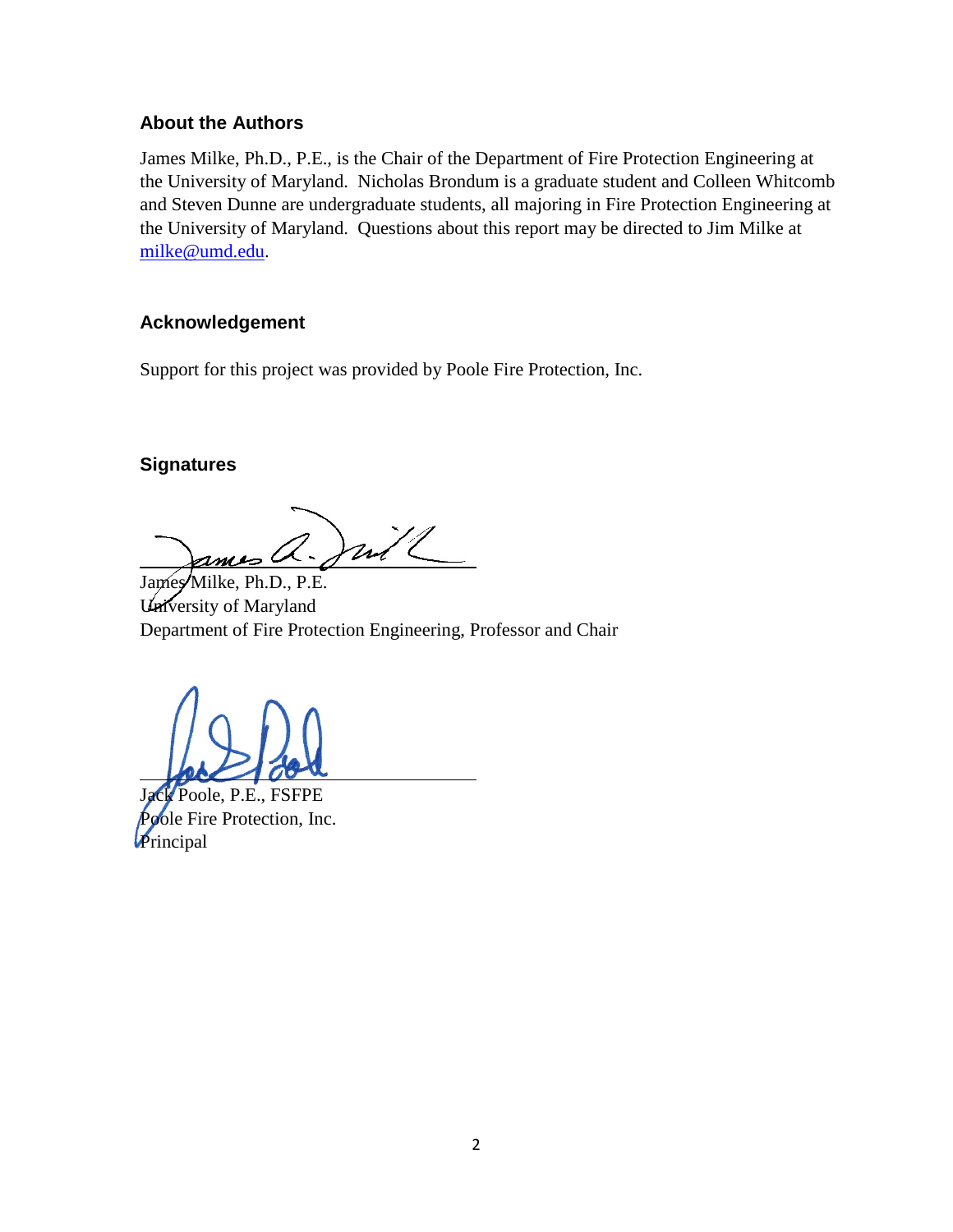### **Executive Summary**

This report is a product of a research study on the impacts of low-expansion foam, highexpansion foam and deluge systems in aircraft hangars. A survey was conducted to determine the circumstances and losses associated with incidents involving foam system discharges experienced by commercial airlines and the US Department of Defense (US DoD). A review of fuel spills in the database compiled by the US Coast Guard (USCG) was conducted to determine how many fuel spills occurred in hangars. Finally, a scan of data from fire incidents from 2009-2018 included in the National Fire Incident Reporting System (NFIRS) was conducted to identify fires in hangars.

The review of the NFIRS data resulted in the identification of fourteen incidents that involved an aircraft in a "parking structure." However, no data was available for these incidents on whether an automatic extinguishing system (AES) was present, what type of AES was installed, and if the AES operated, so no further analysis could be done relative to the performance of installed foam systems.

In the review of 5 years of data in the USCG database, 851 incidents were found to involve a fuel spill, though only 5 spills occurred inside a hangar, with a resulting annual rate of 1 incident per year. The 5 spills in hangars represents 0.6% of the total number of spills. The USCG database does not identify if any fires occurred in any of the spill incidents.

From the survey of incidents compiled by the research team, a total of 245 incidents were reported from the commercial airlines and US DoD. A total of three incidents involving fire were included in the incidents reported back to the 1960's. Of the 245 incidents reported, 233 were included in a 17-year window (one database included an incident from the 1960's). In that 17-year window, only one incident where the foam system discharged was in response to a fire while 201 incidents were accidental in nature, with a known cause and no fire was present to motivate the activation (the cause of the activation was unknown in 31 of the incidents). Overall, an average of 11.8 accidental foam discharges occurred per year. The trend of the frequency of accidental hangar foam system discharges is increasing by almost one incident each year. The most common cause of the accidental discharge was a failure of the suppression system of unspecified cause.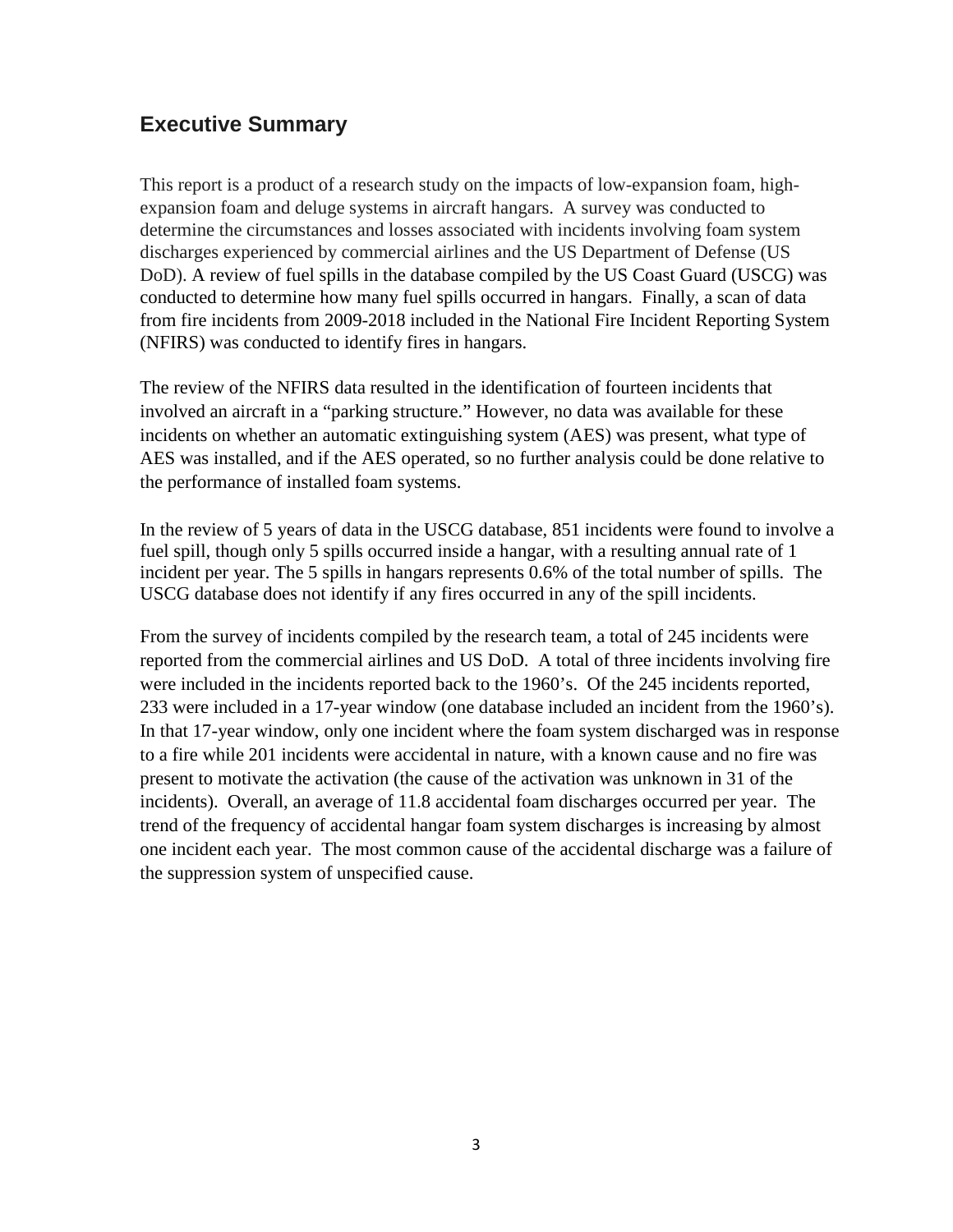## **1. Background**

This report supplements data included a previous report (Milke, et al., 2019). The previous report outlined code requirements for fixed foam fire suppression systems in Group  $II<sup>1</sup>$  $II<sup>1</sup>$  $II<sup>1</sup>$ aircraft hangars and analyzed the performance of the fixed foam fire suppression systems in those applications. The research team requested incident reports of discharges of foam fire suppression systems from several insurance companies and Fixed Base Operators (FBOs) who provide coverage for either the aircraft and/or aircraft hangar. Damage estimates for aircraft and the building/building systems were requested in the form, along with cause of the discharge and cause of the fire.

In the current project, the survey was expanded to include incidents experienced by commercial airlines and the US DoD. In addition, a search of fire incidents in aircraft hangars was conducted in the National Fire Incident Reporting System (NFIRS) and a review was conducted of data on fuel spills compiled by the U.S. Coast Guard (USCG).

## **2. Survey Methodology to Collect Foam System Field Data**

The research team requested incident reports of discharges of foam fire suppression systems from commercial airlines, US DoD and insurance companies. A form to facilitate data reporting, *The Data Collection Form, Foam Suppression System Discharge Analysis*, developed by the University of Maryland (UMD) was provided to each of the participating organizations. The data form is included in the Appendix. Damage estimates for aircraft and the building/building systems were requested in the form, along with cause of the discharge and cause of the fire.

## **3. Data Analysis**

#### **3.1 NFIRS Data**

An analysis of the National Fire Incident Reporting System data from the years 2009 through 2018 was conducted. First, this data was sorted for incidents occurring in other vehicle storage, including airplane and boat hangars and excluding parking garages. In order to narrow this field down to incidents occurring in aircraft hangars, a second sort was conducted for incidents involving an aircraft. In the ten years examined, fourteen incidents occurred

<sup>&</sup>lt;sup>1</sup> A Group II aircraft hangar is classified in NFPA 409 (NFPA 2016) as a hangar with an aircraft access door height of 28 ft or less and a single fire area limited by the type of construction. More details of the definition of Group II hangars are provided in Section 1.1 of this report.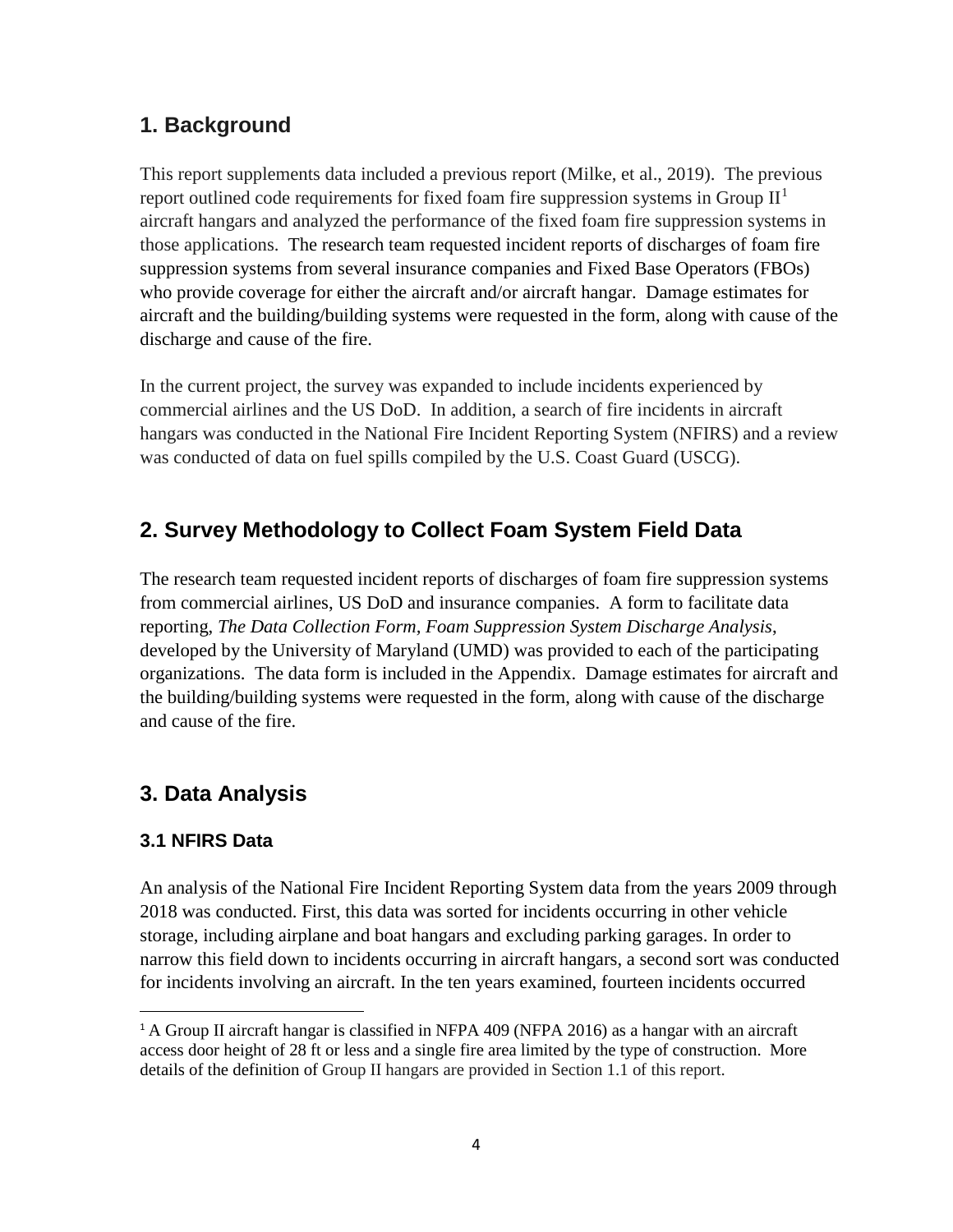under the circumstances outlined above. However, there was no available data for these incidents on whether an automatic extinguishing system (AES) was present, what type of AES was installed, and if the AES operated, so no further analysis could be done relative to the performance of installed foam systems.



**Figure 1. Fire Incidents in Parking Facilities that Included an Aircraft**

#### **3.2 U.S. Coast Guard Data**

United States Coast Guard collects data on all hazardous liquid spills, including fuel spills, in the U.S. USCG data from January 2016 to November 2020 was reviewed to assess the frequency and location of fuel spills in hangars (as compared to all other locations) (USCG, 2020). The distribution of the cause of the fuel spill by year is presented in Table 1 and Figure 2. Of the 851 incidents observed during almost five full years, only 5 spills have been found to have occurred inside a hangar, resulting in an annual rate of approximately 1 incident per year. The 5 fuel spills in hangars represents 0.6% of the total number of fuel spills. The USCG database does not identify if any fires occurred in any of the incidents involving fuel spills.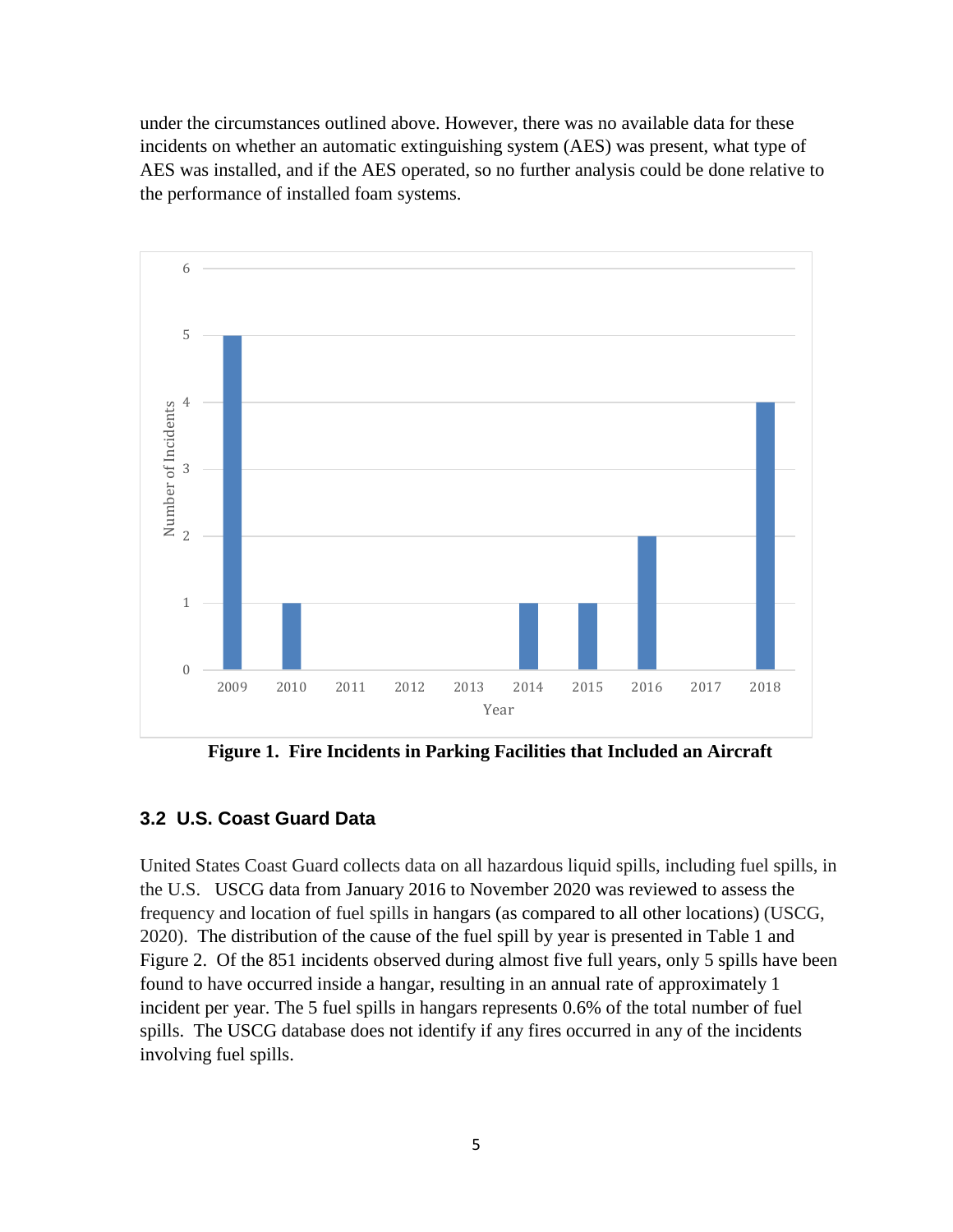|                                                |                |      |                | Year |      |              |
|------------------------------------------------|----------------|------|----------------|------|------|--------------|
| <b>Circumstance</b>                            | 2016           | 2017 | 2018           | 2019 | 2020 | <b>Total</b> |
| <b>Spills Not in Hangars</b>                   |                |      |                |      |      |              |
| <b>Fuel Island or Fuel Truck</b>               | 24             | 32   | 52             | 25   | 31   | 164          |
| <b>Equipment Failure</b>                       | 77             | 32   | 50             | 41   | 22   | 222          |
| Unknown (Outdoors)                             | 50             | 32   | 31             | 24   | 21   | 158          |
| <b>Aircraft Crash</b>                          | 17             | 10   | 10             | 23   | 18   | 78           |
| Refinery or Pipeline                           | 3              | 16   | 20             | 14   | 13   | 66           |
| <b>Operator Error</b>                          | 26             | 22   | 28             | 31   | 11   | 118          |
| Aircraft Maintenance or<br>Defueling in Hangar | $\overline{2}$ | 1    | $\overline{2}$ | 8    | 7    | 20           |
| Intentional/Improper<br>Disposal               | 6              | 6    | 6              |      | 6    | 25           |
| <b>Total Spills not in Hangars</b>             | 205            | 151  | 199            | 167  | 129  | 851          |
| <b>Spills in Hangar</b>                        |                | 1    | $\overline{2}$ | 0    | 1    | 5            |
| <b>Total Spills</b>                            | 206            | 152  | 201            | 167  | 130  | 856          |

**Table 1. Causes and Frequency of Jet Fuel Spills in 2016-2020 (USCG 2020)**

As indicated in Table 1 and Figure 2 the leading cause of all 856 jet fuel spills in the U.S. over the last 5 years is equipment failure. The term "equipment failure" refers to a variety of events such as leakage from oil tanks, aircraft fuel tank malfunction, and failure of internal fueling lines.

The descriptions of the five incidents of fuel spills which occurred in hangars are:

- 3 of the incidents occurred when maintenance was being conducted
- 1 incident occurred when an aircraft valve was opened (the reason for the valve being opened was not reported)
- 1 incident occurred when the fuel valve was rotated (the reason for the valve being rotated was not reported)

The next most frequent causes of spills are those caused by activities at a fuel island or fuel truck and then operator error. It is also noteworthy that 18.6% of incidents have an unknown cause.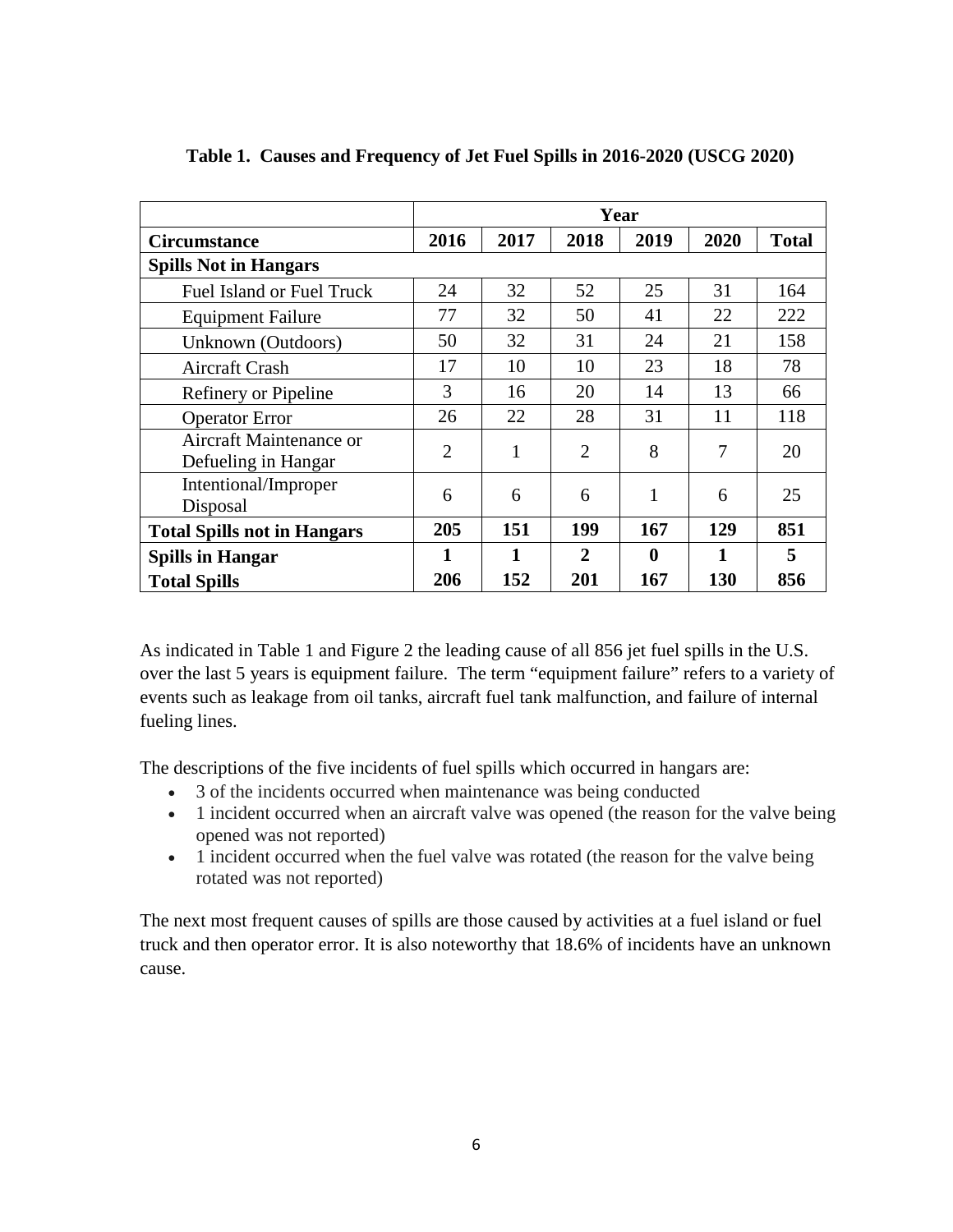

**Figure 2. Cause of Jet Fuel Spills in 2016-2020 (USCG, 2020)**

#### **3.3 UMD Survey**

Analysis of the provided incident report data began with a review to determine if multiple reports were received from two sources for the same incident. In a limited number of cases, using the date and location of the incident, the research team recognized that two incident reports had been filed related to the same incident. These duplicate incidents were thus combined into a single incident.

A total of 245 incidents were reported from the commercial airlines and US Department of Defense (DoD). The DoD compiled information for incidents dating to about 1960. A total of 229 incidents were included in the DoD database. A total of 16 incidents were reported in facilities operated by commercial airlines. The causes for the 245 incidents are summarized as follows:

- 3 incidents include a discharge in response to a fire (all at DoD facilities)
- 214 incidents include a discharge with no fire present, i.e. an accidental discharge
- 31 incidents include a discharge due to an unknown cause<sup>[2](#page-10-0)</sup>

<span id="page-6-0"></span><sup>&</sup>lt;sup>2</sup> While the presence of a fire would likely have been noteworthy, no information on the cause of these activations is available. Hence, the reason for discharge, i.e. whether in response to a fire or accidental, cannot be stated definitively.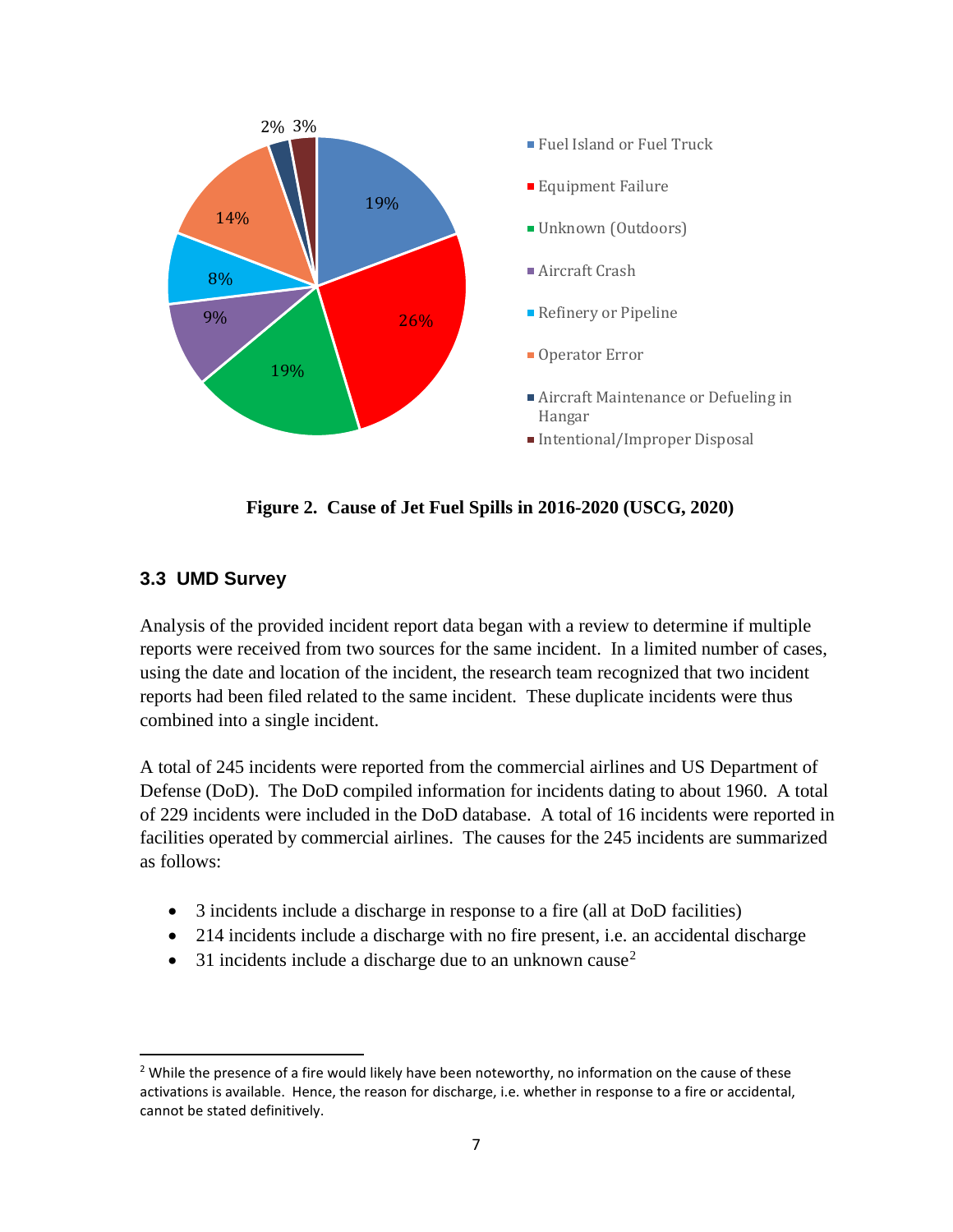Having received reports of 217 total incidents with a known cause, the 3 incidents that occurred in response to a fire represent 1.4% of the total number of reported incidents.

Reviewing the dates of the incidents included in the DoD database, incidents appear to be reported sporadically from the 1960's until 2004. In 2004 to 2020, there are more regular entries of foam discharges in hangars suggesting that more attention was being given to entering any incident involving a foam discharge in the DoD database. As such, the remainder of the analysis in this report will focus on the 17-year period of 2004 to 2020.

Twelve of the incidents reported among the 245 total number of incidents reported occurred prior to 2004. Eleven of the twelve incidents occurred in DoD facilities, while one was in a hangar operated by commercial airline. A summary of the incident reports of foam system discharges from 2004 to 2020 is included in Table 2. Considering that only one of the 205 incidents with a known cause involved a discharge in response to a fire. That one incident represents only 0.5% of the incidents.

|                       | DoD | Commercial | <b>Total</b> |
|-----------------------|-----|------------|--------------|
| Discharge due to fire |     |            |              |
| Accidental discharge  | 89  |            |              |
| Unknown cause         |     |            |              |
| <b>Total</b>          |     |            |              |

**Table 2. Summary of All Incidents Obtained in UMD Survey, 2004-2020**

The annual average number of accidental discharges with a known cause from 2004 to 2020 is 11.8 discharges per year. The trend of the frequency of accidental hangar foam system discharges is increasing by almost one incident each year. The most common cause of the accidental discharge was a failure of the suppression system<sup>[3](#page-11-0)</sup>. A distribution of the year in which incidents involving accidental discharges occurred and the trend line are included in Figure 3.This graph depicts 201 incidents for all 17 years and does not include any incidents of an unknown cause or an unknown year. The trendline provided in Figure 3 has a slope of approximately 0.895 incidents per year, meaning that the frequency of an accidental hangar foam system discharge is increasing by almost one incident each year.

Of the examined incidents, only 89 incidents reported a monetary damage value. The value of damage reported appears to be only the damage to the contents and the hangar itself. In no case was the cost of clean-up included in any of the incident reports provided via the UMD survey. Consequently, the damage estimates presented throughout this report only represent a portion of the loss, rather than the total cost of the incident. Therefore, the total cost is

 $3$  The cause or nature of the suppression system failures was not identified.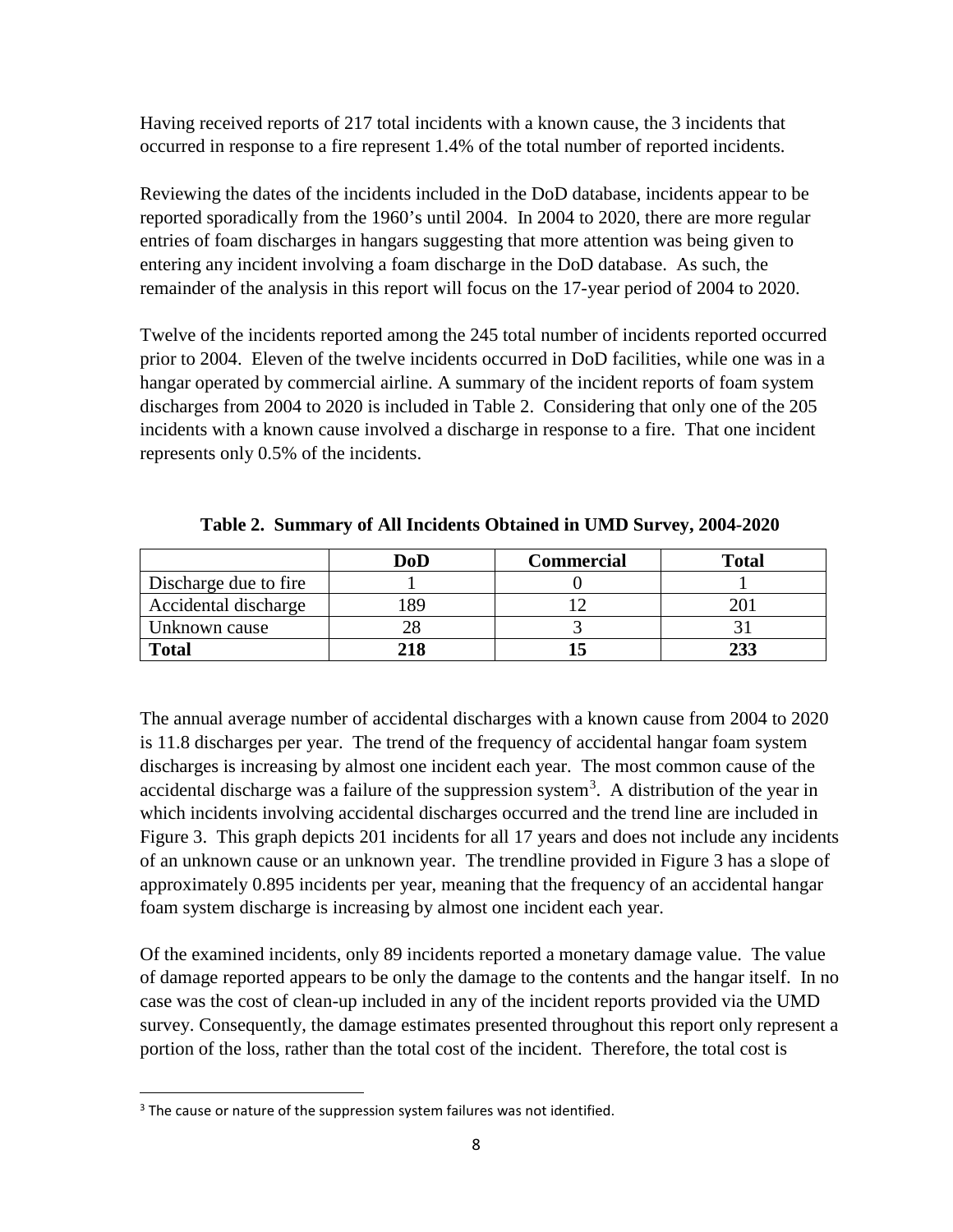expected to be much greater than the presented damage value in this report, given that neither clean-up nor environmental impact were included. For those incidents that did not report a monetary damage value, it is likely that a cost was at least associated with the cleanup.



#### **Figure 3: Annual Number of All Incidents of Foam Discharge with Known Causes in UMD Survey**

The number of incidents per year involving accidental discharges in DoD versus commercial facilities is included in Table 3 and Figure 4. No information is available to explain the variation in the number of incidents by year in the two sets of facilities. The frequency of the incidents in DoD hangars is increasing at a greater rate than those in hangars for commercial airlines.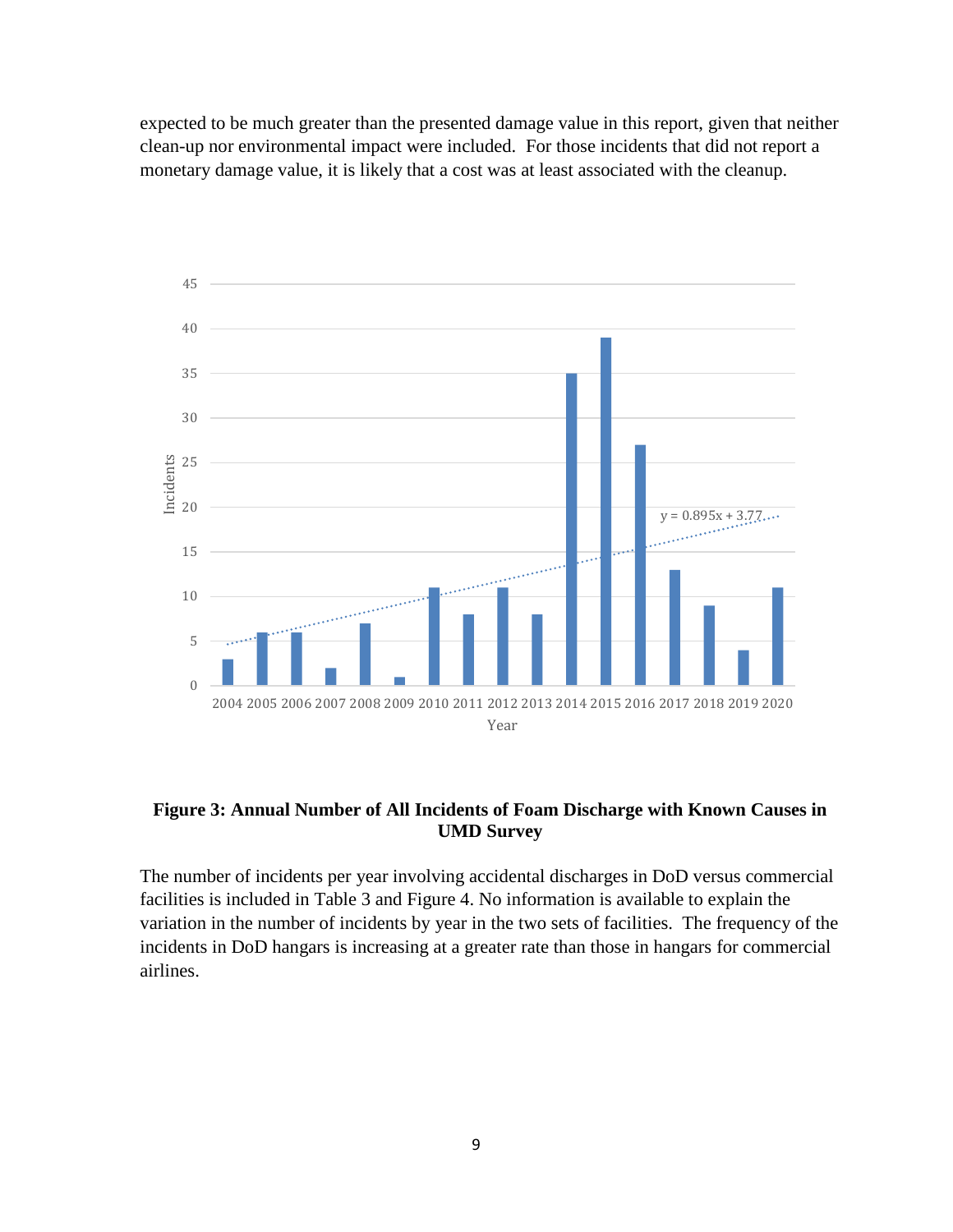| Year         | <b>DoD</b>     | Commercial       | <b>Total</b>   |
|--------------|----------------|------------------|----------------|
| 2004         | 3              |                  | 3              |
| 2005         | 6              |                  | 6              |
| 2006         | 6              |                  | 6              |
| 2007         | $\overline{2}$ |                  | $\overline{2}$ |
| 2008         | 7              |                  | 7              |
| 2009         | $\mathbf{1}$   |                  | $\mathbf{1}$   |
| 2010         | 11             |                  | 11             |
| 2011         | 8              |                  | 8              |
| 2012         | 11             |                  | 11             |
| 2013         | 8              | $\mathbf{1}$     | 9              |
| 2014         | 35             | 0                | 35             |
| 2015         | 37             | 1                | 38             |
| 2016         | 23             | 3                | 26             |
| 2017         | 13             | $\boldsymbol{0}$ | 13             |
| 2018         | 9              | $\overline{0}$   | 9              |
| 2019         | 3              | $\mathbf{1}$     | $\overline{4}$ |
| 2020         | 6              | 6                | 12             |
| <b>Total</b> | 189            | 12               | 201            |

**Table 3. Total Accidental Discharges by Year** 



**Figure 4. Accidental Discharges by Year in DoD and Commercial Hangars**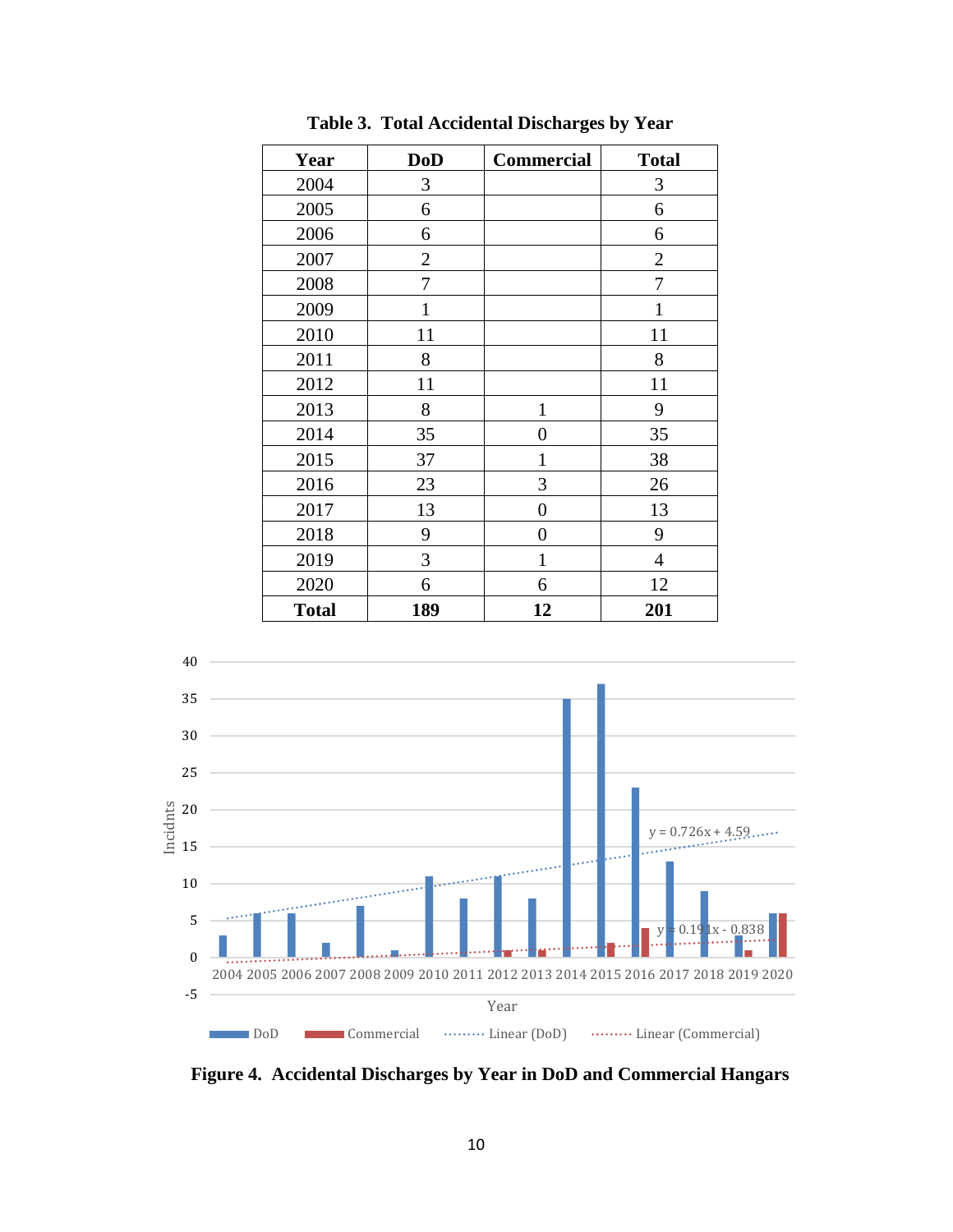The distribution of the damage incurred in incidents involving an accidental discharge is shown in Figure 5. The 89 incidents are divided into six categories of monetary loss. The reason for the lower number of incidents recorded in this graph, as compared to the overall total number of incidents is due to a lack of reporting. Most of the incidents reports did not reported the associated cost of damage. The cost incurred by each incident is divided into increments of 0.25 million dollars (USD). The increment with the greatest number of incidents is the 0-0.25-million-dollar category with 67 incidents. The total of all damage estimates for incidents with accidental foam discharges is \$9.56 M, for an average loss of \$0.107 M per incident.



**Figure 5: Total Damage of All Incidents**

Results of an analysis of the trend in annual total damage in accidental foam discharges is provided in Figure 6. Data from only 2013 through 2020 are included in the graph as no incidents had damage reported from 2004 to 2012. The data from a total of 88 incidents are shown in Figure 5 along with a trendline. The slope of the trendline is -\$0.15M/yr slope, which is contrary to the findings from the previous University of Maryland study [Milke, et al., 2019]. In a review of the data, the losses in the incidents that occurred in 2015 to 2017 are significantly larger than those in other years, while losses in 2019 are unusually low.

<span id="page-10-0"></span>A comparison of annual monetary damage in DoD versus commercial hangars is presented in Figure 7. The reason for the significant difference in trendlines for the two sets of hangars is unknown.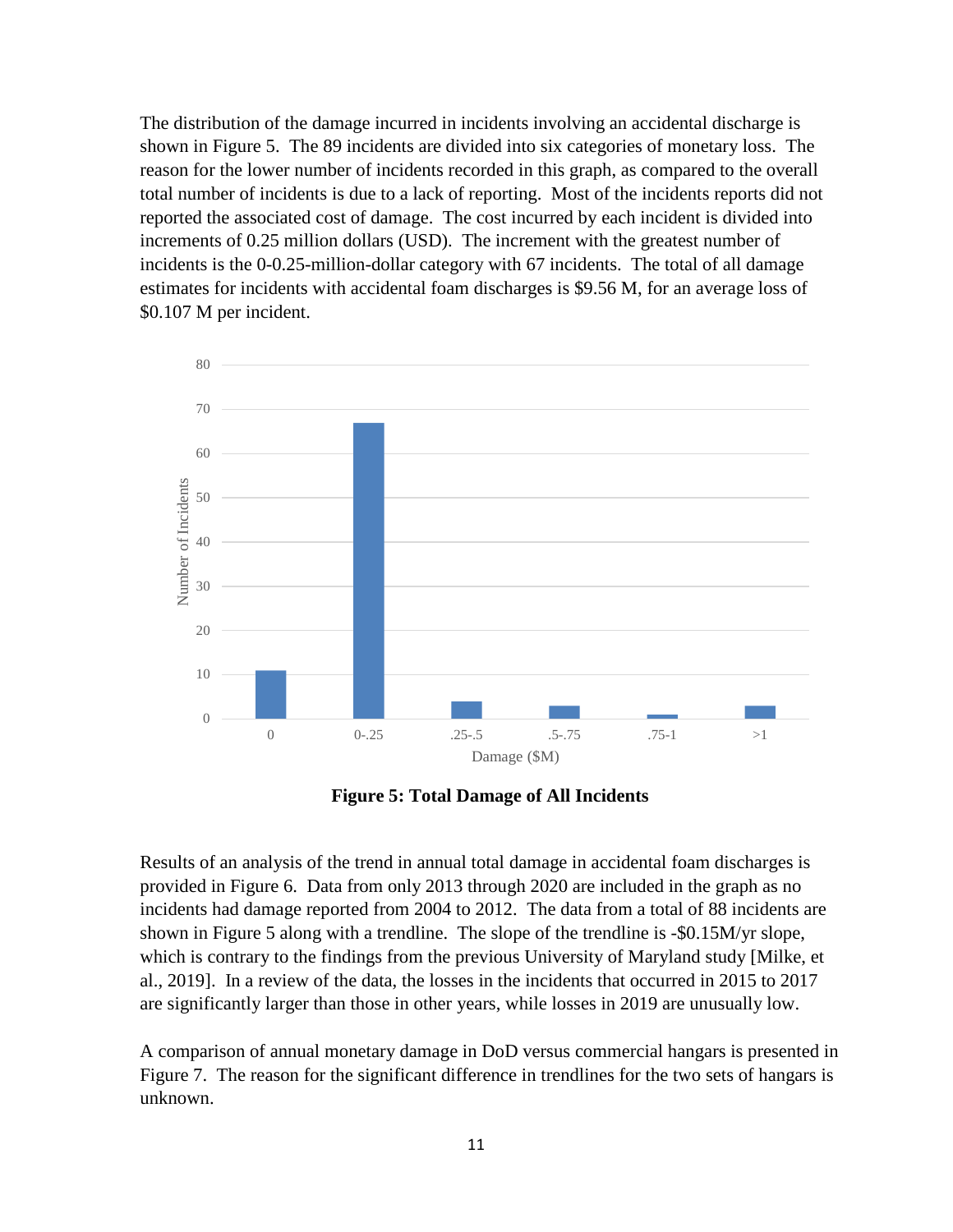

**Figure 6: Annual Total Damage, Accidental Discharges**



<span id="page-11-0"></span>**Figure 7: Damage in DoD and Commercial Hangars, Accidental Discharges**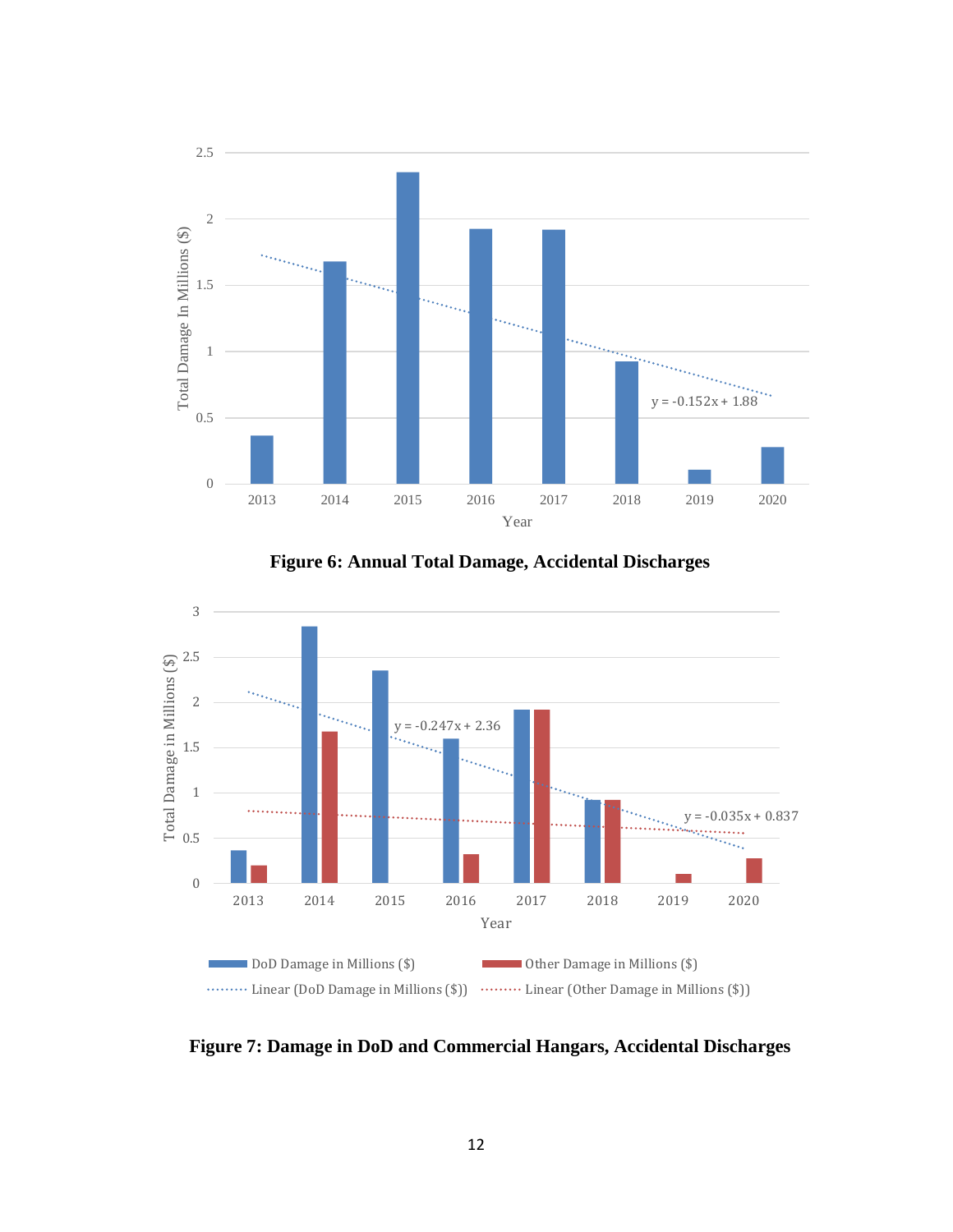An additional explanation for the negative slope trendline in Figures 6 and 7 is presented in Figure 8. The graph in Figure 8 is created by dividing the total amount of damage accumulated by the number of incidents per year that reported damage. While this graph still contains a trendline with a negative slope, the slope is much less than that in Figure 6 and 7.

While this graph is in better agreement to the figure presented in the previous report, it still presents a trendline with a negative slope of -\$1720/yr. The graph indicates a low amount of damage in 2019 and a much greater value for 2017. The 2017 data can be explained by a larger number of incidents which reported damage. An average of 44.6% of incidents reported data per year, but the years of 2015, 2016, and 2017 all exceeded this average. The reports of damage from 2013 and 2020 were significantly less than this average. A further depiction of this data is presented in Table 4 which includes the total amount of reported incidents, the number of incidents that reported damage, and the percentage of incidents that reported damage. The reason for the variation in the frequency in reporting monetary loss from year to year is unknown.



**Figure 8: Damage Per Incident Per Year**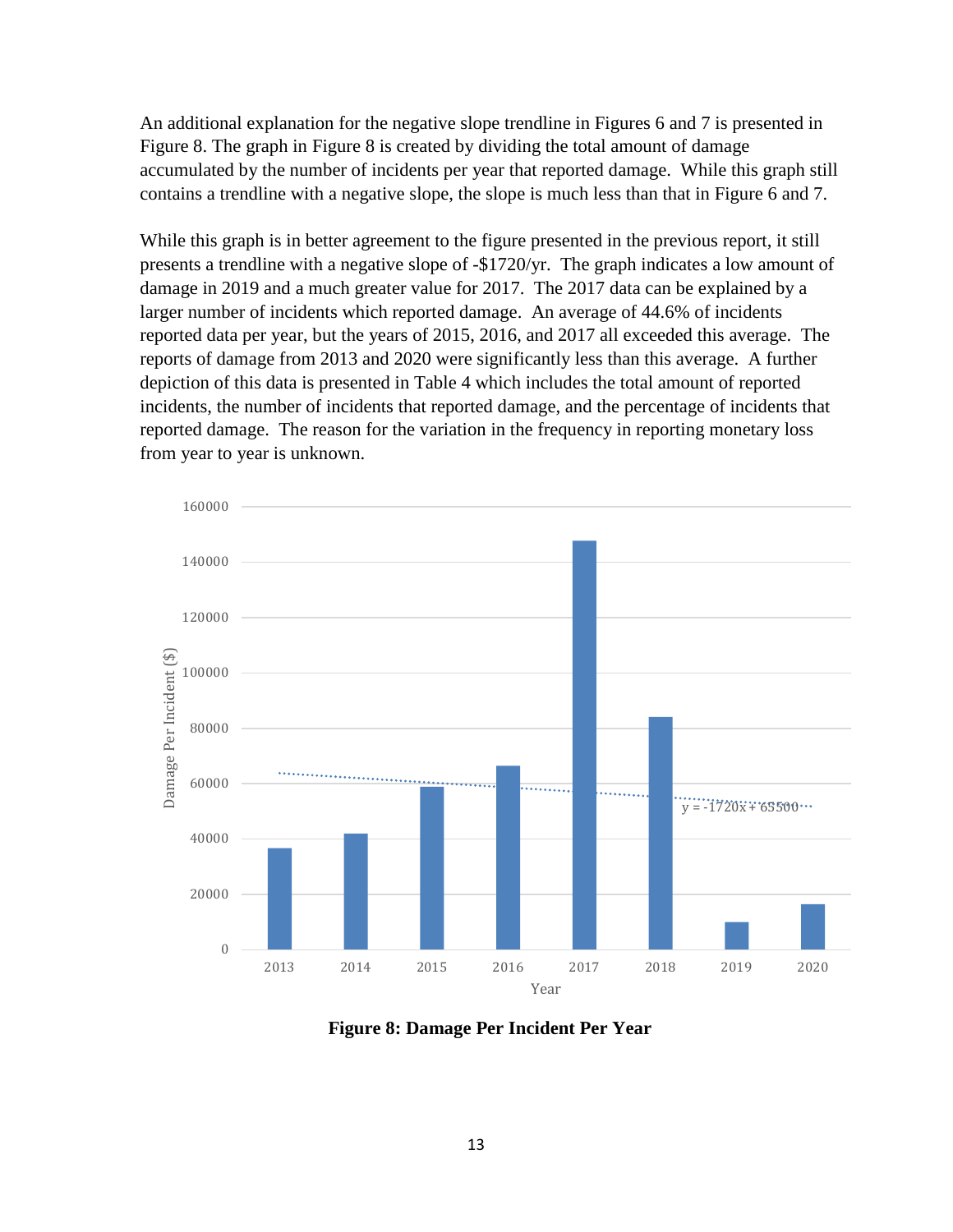| Year | Number of Incidents | Incidents Reporting a | Percentage |
|------|---------------------|-----------------------|------------|
|      |                     | <b>Monetary Loss</b>  |            |
| 2013 | 10                  |                       | 20.0%      |
| 2014 | 40                  | 15                    | 37.5%      |
| 2015 | 40                  | 30                    | 75.0%      |
| 2016 | 29                  | 22                    | 75.9%      |
| 2017 | 13                  |                       | 61.5%      |
| 2018 |                     |                       | 36.4%      |
| 2019 |                     |                       | 27.3%      |
| 2020 |                     |                       | 23.5%      |

#### **Table 4: Incidents Reporting Damage**

There was a single fatality reported and a minimum of 21 injuries reported through these incidents. A graph of these incidents is presented in Figure 9. Very few of the reported incidents reported any injuries. Furthermore, the injuries and fatalities recorded in 2006, 2014, and 2016 were all the result of one incident in each year. The 2019 and 2020 data are best-case scenarios for each of these years, as 2019 and 2020 years had at least two injuries during each year. Each year had two reported incidents that stated that there were injuries in two different incidents. However, these incidents did not state how many injuries occurred during these incidents.



**Figure 9: Number of Injuries Resulting from Foam System Discharges**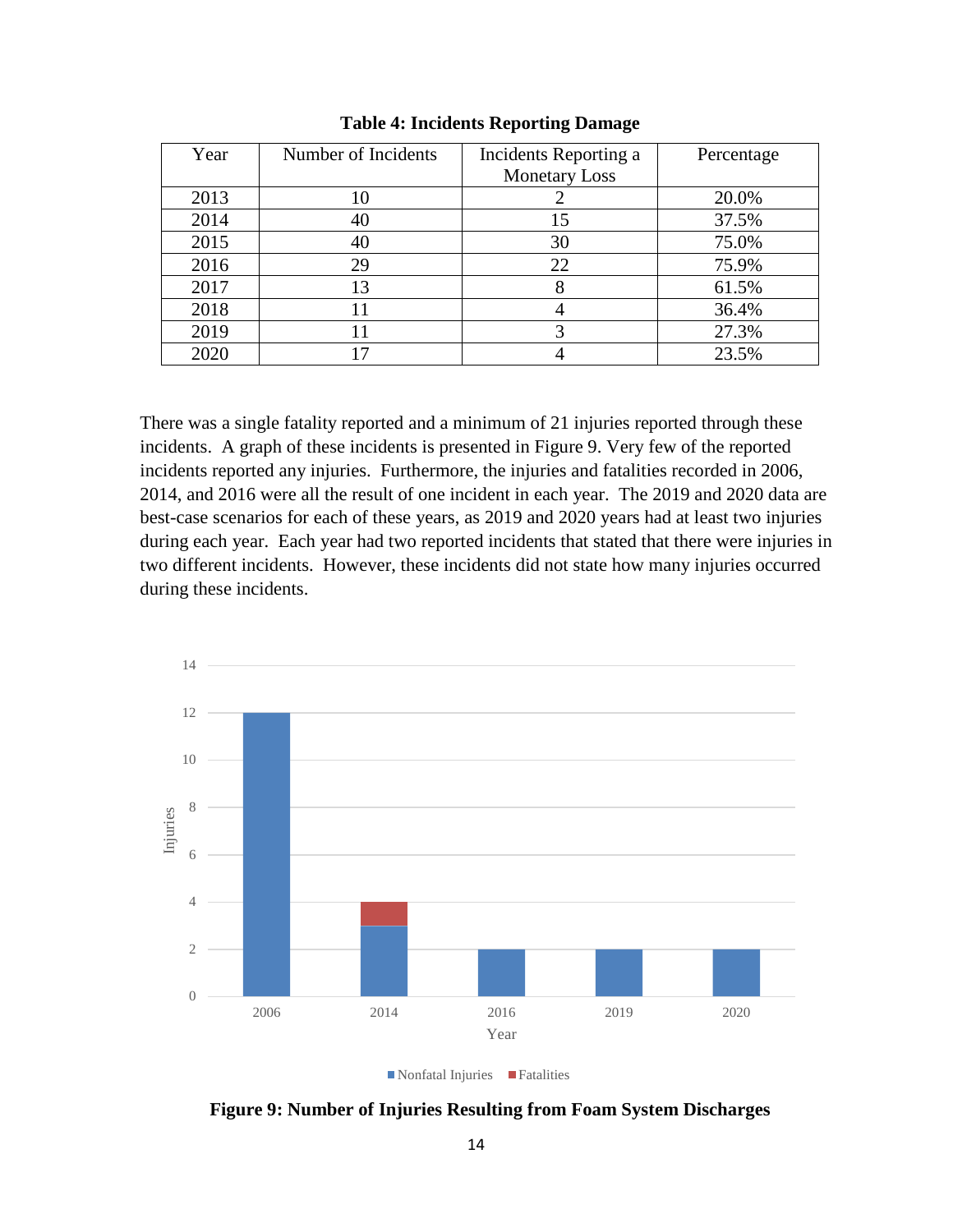The causes of the accidental discharges are organized into seven categories:

- false detector activation
- suppression system failure<sup>[4](#page-20-0)</sup>
- intentional or malicious activation or human error
- error made during inspection, testing, and maintenance
- weather related causes
- unknown cause, or
- multiple causes.

The causes of the accidental discharges were organized into these categories by the research team based on information provided on the survey form. The cause of accidental foam system discharges was reported in most responses. The distribution of causes is presented in Figures 10 and 11 and Table 5.



**Figure 10. Cause of Accidental Foam Discharge (All incidents)**

Comparing the causes in the DoD incidents versus those with commercial airlines, "suppression system failure" was the most frequently cited cause for the DoD facilities at 40% of the incidents, while that cause was noted only in 15% of the incidents for commercial airlines. For incidents reported by commercial airlines, the leading cause of a discharge was

<sup>&</sup>lt;sup>4</sup> The cause or nature of the failure of a suppression system was not always noted.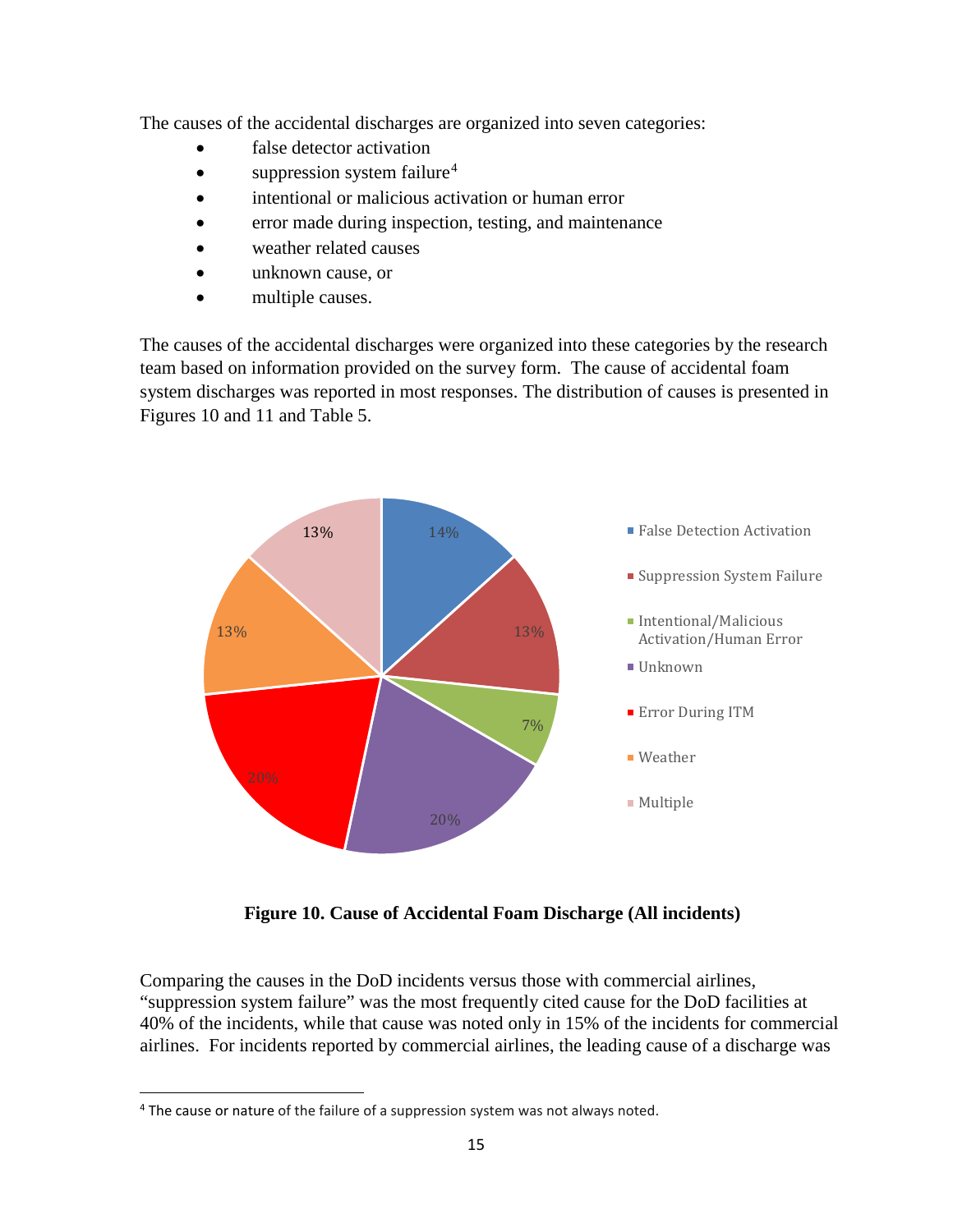for "false detector activation" at 23% of the incidents, while this cause was noted in only 4% of the DoD incidents.



**Figure 11. Cause of Accidental Foam Discharge. Top: Commercial, Bottom: DoD**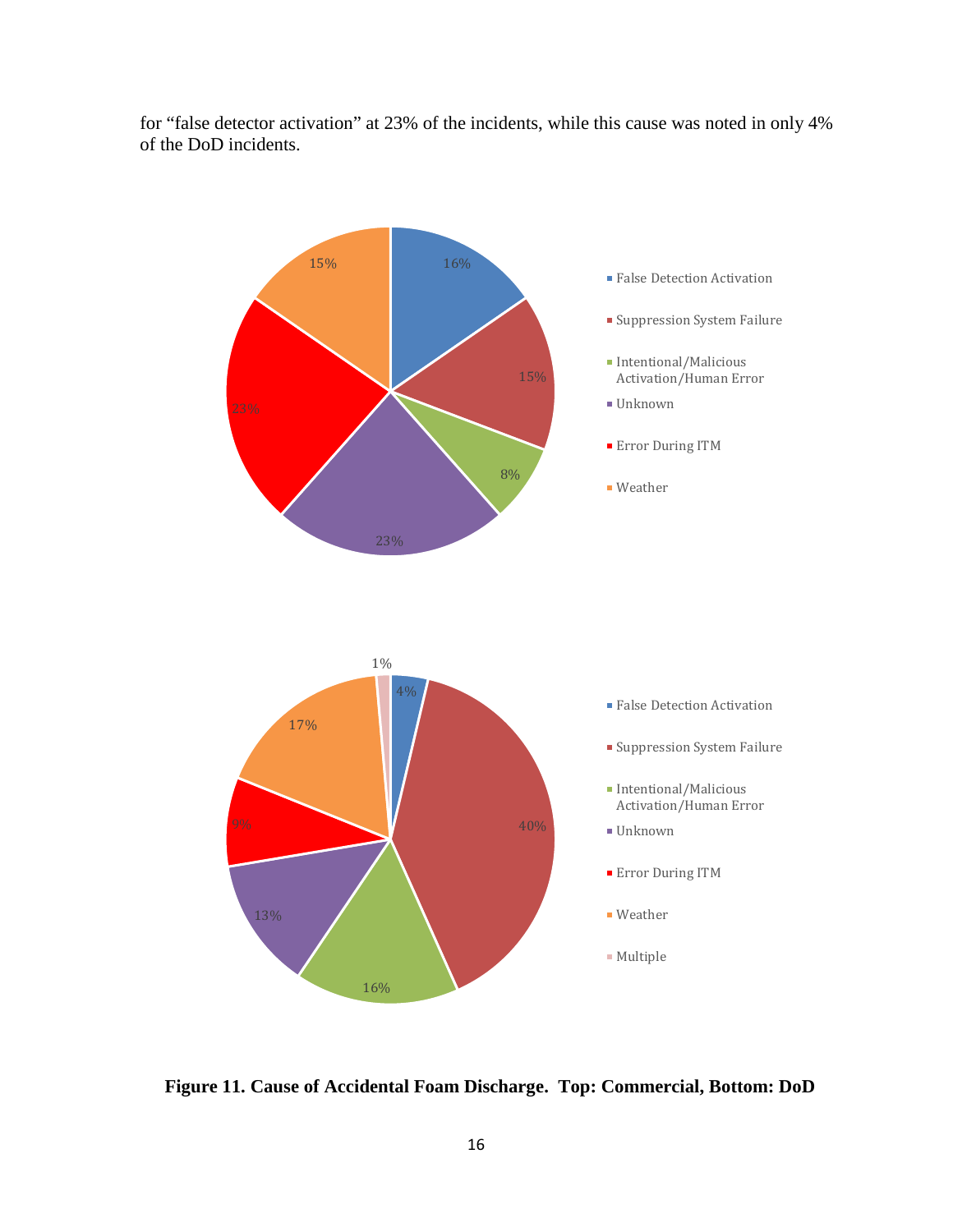| Cause                                               | <b>Commercial</b> | DoD | <b>Total</b> |
|-----------------------------------------------------|-------------------|-----|--------------|
| Error During ITM                                    | 3                 | 19  | 22           |
| <b>False Detection Activation</b>                   | 2                 | 8   | 10           |
| <b>Intentional/Malicious Activation/Human Error</b> |                   | 35  | 36           |
| Multiple                                            | 2                 | 3   | 5            |
| <b>Suppression System Failure</b>                   | 2                 | 86  | 88           |
| Weather                                             | 2                 | 38  | 40           |
| Unknown                                             | 3                 | 28  | 31           |
| <b>Total</b>                                        | 15                | 217 | 232          |

#### **Table 5: Causes of Accidental Foam Discharges**

The types of systems that were activated is presented in Figures 12 and 13 and Table 6. The type of system was not reported in all incidents, as indicated by the large proportion of "unknown" cases. Furthermore, not all the activations released foam concentrate. Activations that only released water were also listed in this analysis as an AFFF or High Expansion Foam release. The large proportion of incidents involving AFFF for the incidents in DoD hangars is likely attributed to the policies of the DoD agency which led to the predominance of AFFF systems in those hangars.



**Figure 10: Types of Systems Activated**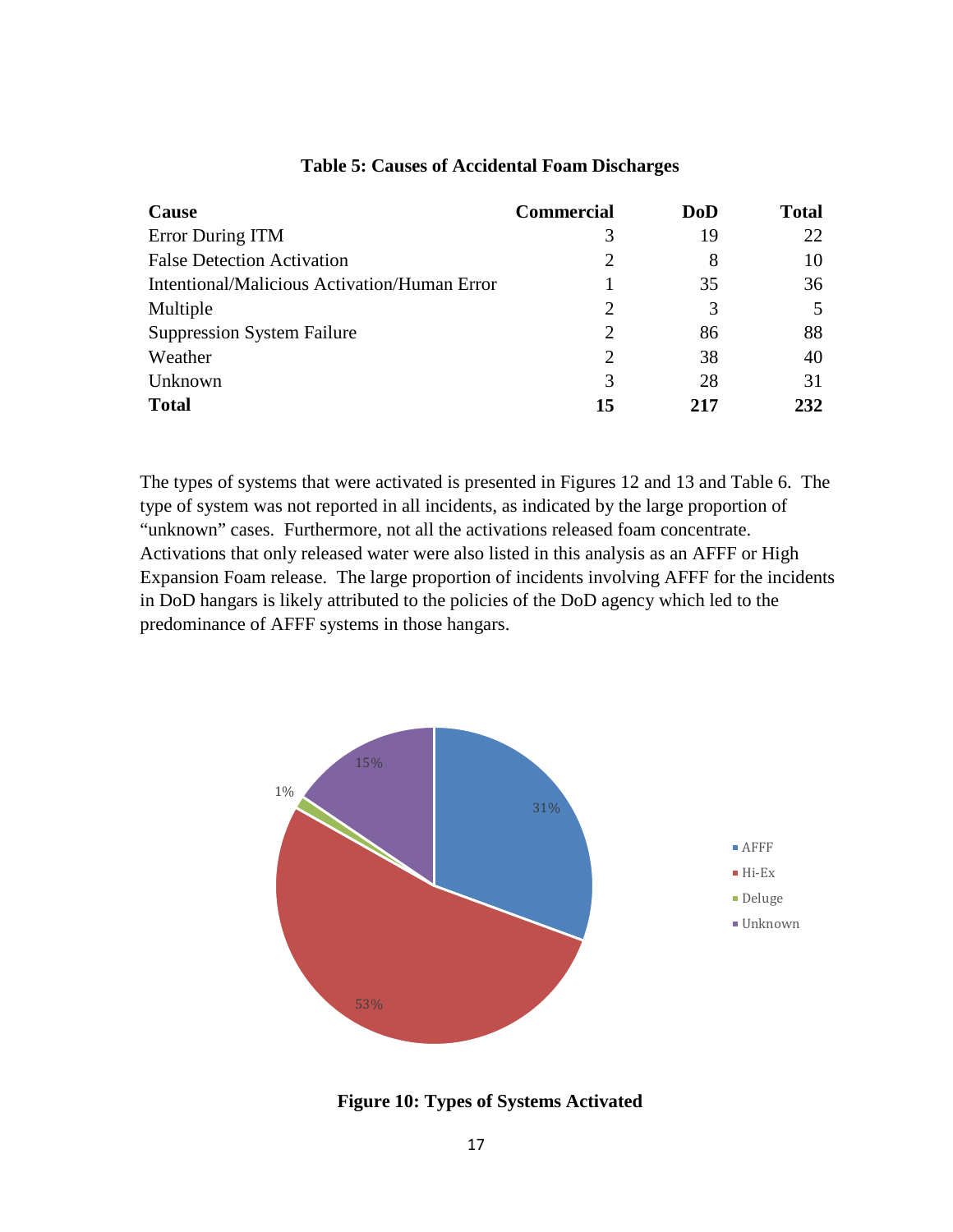

**Figure 11: Type of System Activated. Top: DoD, Bottom: Commercial**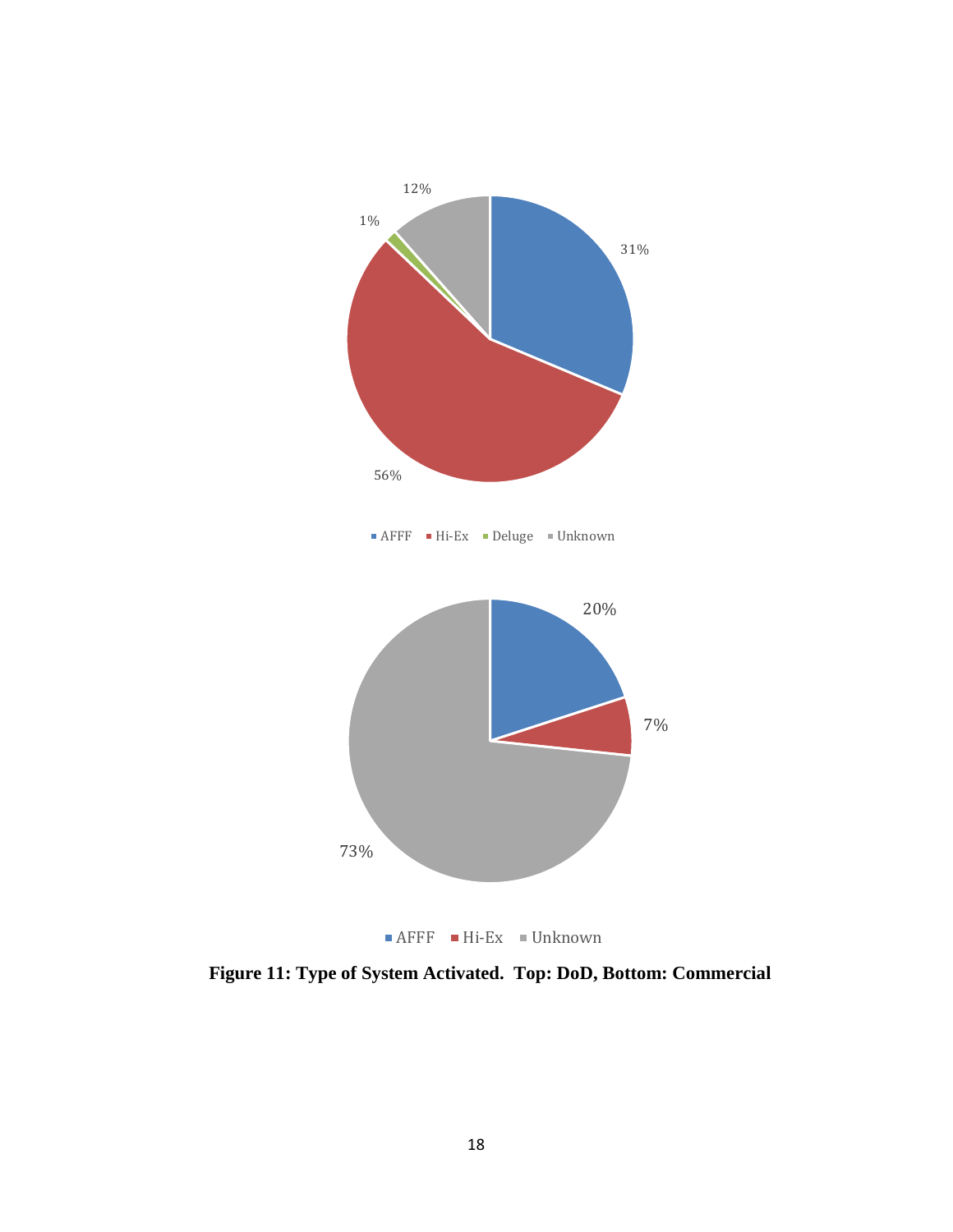|                     | Number of Incidents |            |       |
|---------------------|---------------------|------------|-------|
| System Type         | DoD                 | Commercial | Total |
| <b>AFFF</b>         | 68                  |            |       |
| High-Expansion Foam |                     |            | 122   |
| Deluge              |                     |            |       |
| Unknown             | 25                  |            | 36    |
| Total               |                     |            | າາາ   |

#### **Table 6: Type of Systems Activated**

#### **4. Summary**

Requirements for foam fire suppression systems in NFPA 409 were initially justified to provide protection from fires involving fuel spills. However, the occurrence of a fuel spill in a hangar in the U.S. is rare and fires involving such spills even less common. Information in the USCG database indicate only 1 fuel spill occurs each year in the U.S. (no information is available whether any of these spills resulted in a fire). In a survey conducted by the research team to commercial airlines and the US DoD, 242 of 245 incidents of foam discharges that occurred predominantly over a 17 year period occurred despite no fire being present. The discharges without a fire, i.e. "accidental discharges" comprised 98.8% of the total number of discharges. In one of the three incidents that included a foam discharge due to a fire, only one is confirmed to include a fuel spill.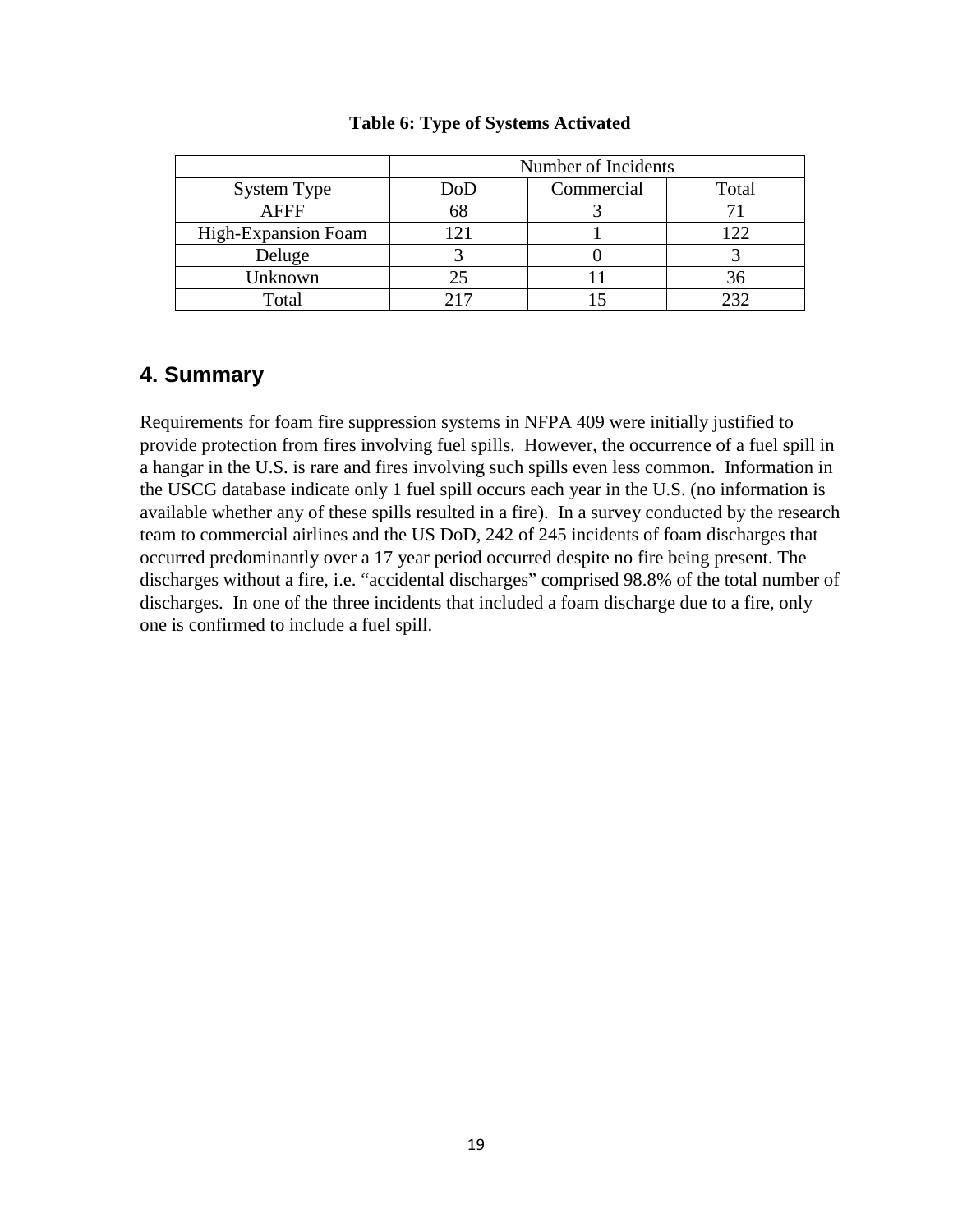## **References**

- Milke, J.A., Behera, S., Lee, Kelliann and Slingluff, Caroline, "Review of Foam Fire Suppression System Discharges in Aircraft Hangars," for National Air Transportation Association, Department of Fire Protection Engineering, University of Maryland, November 2019.
- NFPA (2016). Standard on Aircraft Hangars. NFPA 409. Quincy, MA: National Fire Protection Association.
- USCG (2020). National Response Center, United States Coast Guard. Retrieved from: http://nrc.uscg.mil/.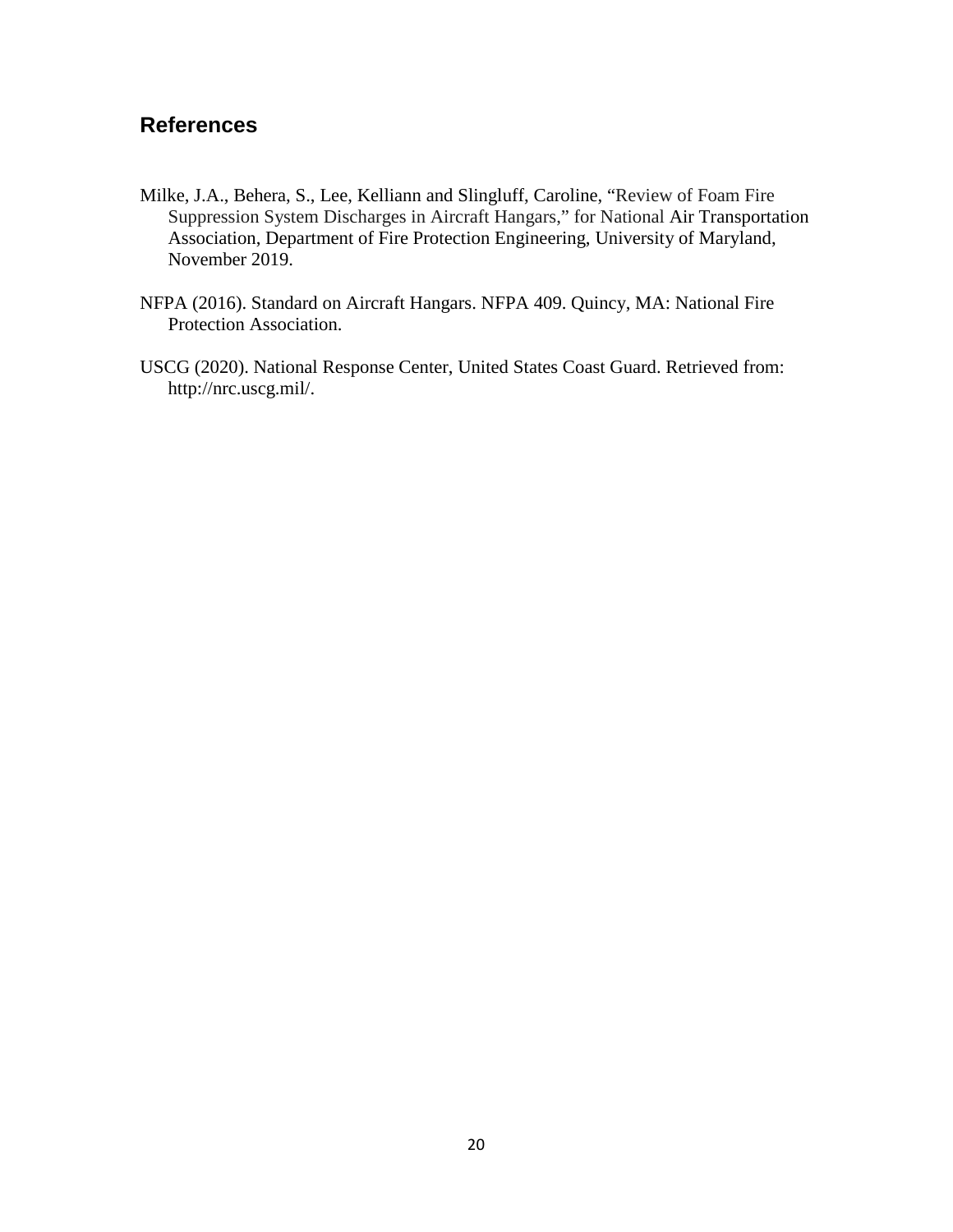## **Appendix. Data Collection Form**



### *Department of Fire Protection Engineering*

#### *Data Collection Form, Foam Suppression System Discharge Analysis*

<span id="page-20-0"></span>

| Date of incident                                                                                                                                         |                                                                                      |
|----------------------------------------------------------------------------------------------------------------------------------------------------------|--------------------------------------------------------------------------------------|
| Size hangar (note group or area/door height)                                                                                                             |                                                                                      |
| Group (per NFPA 409) $\frac{1}{2}$                                                                                                                       |                                                                                      |
|                                                                                                                                                          |                                                                                      |
| <b>Consequences</b>                                                                                                                                      |                                                                                      |
| Injuries                                                                                                                                                 |                                                                                      |
|                                                                                                                                                          |                                                                                      |
|                                                                                                                                                          |                                                                                      |
| Damage to aircraft (\$)                                                                                                                                  | the control of the control of the control of the control of the control of           |
| Damage to other building contents (\$)                                                                                                                   |                                                                                      |
| Other damage                                                                                                                                             |                                                                                      |
| Business interruption (\$ or describe)                                                                                                                   |                                                                                      |
| <u> 1989 - Johann John Stone, market fan it ferskearre fan it ferskearre fan it ferskearre fan it ferskearre fan i</u><br>Environmental (\$ or describe) |                                                                                      |
|                                                                                                                                                          | Cause for activation (place 'X') (feel free to include brief commentary on incident) |
| Fire                                                                                                                                                     |                                                                                      |
| Fire from fuel spill _______________ Fire from other ___________                                                                                         |                                                                                      |
| Non-fire                                                                                                                                                 |                                                                                      |
| Intentional/malicious activation                                                                                                                         |                                                                                      |
| Suppression system failure                                                                                                                               |                                                                                      |
| Detection false alarm                                                                                                                                    |                                                                                      |
| Improper maintenance                                                                                                                                     |                                                                                      |
| Error during testing/maintenance                                                                                                                         |                                                                                      |
| Unknown                                                                                                                                                  |                                                                                      |